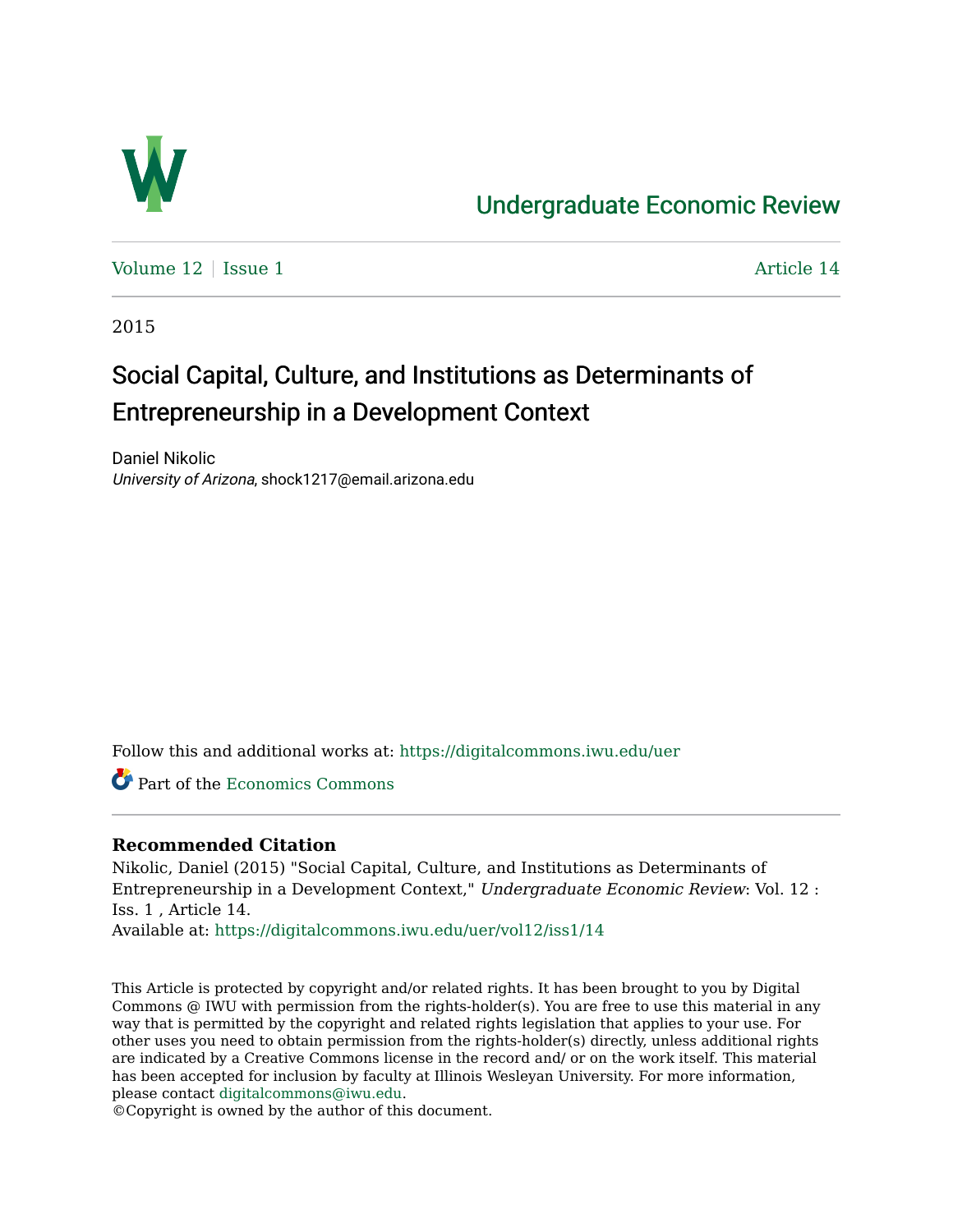# Social Capital, Culture, and Institutions as Determinants of Entrepreneurship in a Development Context

# **Abstract**

Entrepreneurship is still a social term that scholars have difficulty defining, and a lack of consistency in theory in turn leaves researchers without an accurate way to measure entrepreneurial activity. A working definition and theory of the entrepreneur is provided as a way to synthesize the various multi-disciplinary approaches taken towards entrepreneurship in past literature, with emphasis on welfare and judgmental decision-making under uncertainty. Past studies find significant relationships between economic growth and the level of entrepreneurial activity in a country. Little is known, however, on which elements of a society contribute to entrepreneurship and which do not. This study examines the effects that social capital, culture, and institution measures have on the level of self-employment in a country, with specific focus on developing countries. Results of this cross-country regression analysis form a model of entrepreneurship with significant explanatory power from property rights, productivity, and trust.

#### Keywords

Entrepreneurship, Social Capital

#### Cover Page Footnote

I would like to thank Dr. Paul Wilson of the Agricultural and Resource Economics Department at the University of Arizona for his valuable guidance on this paper.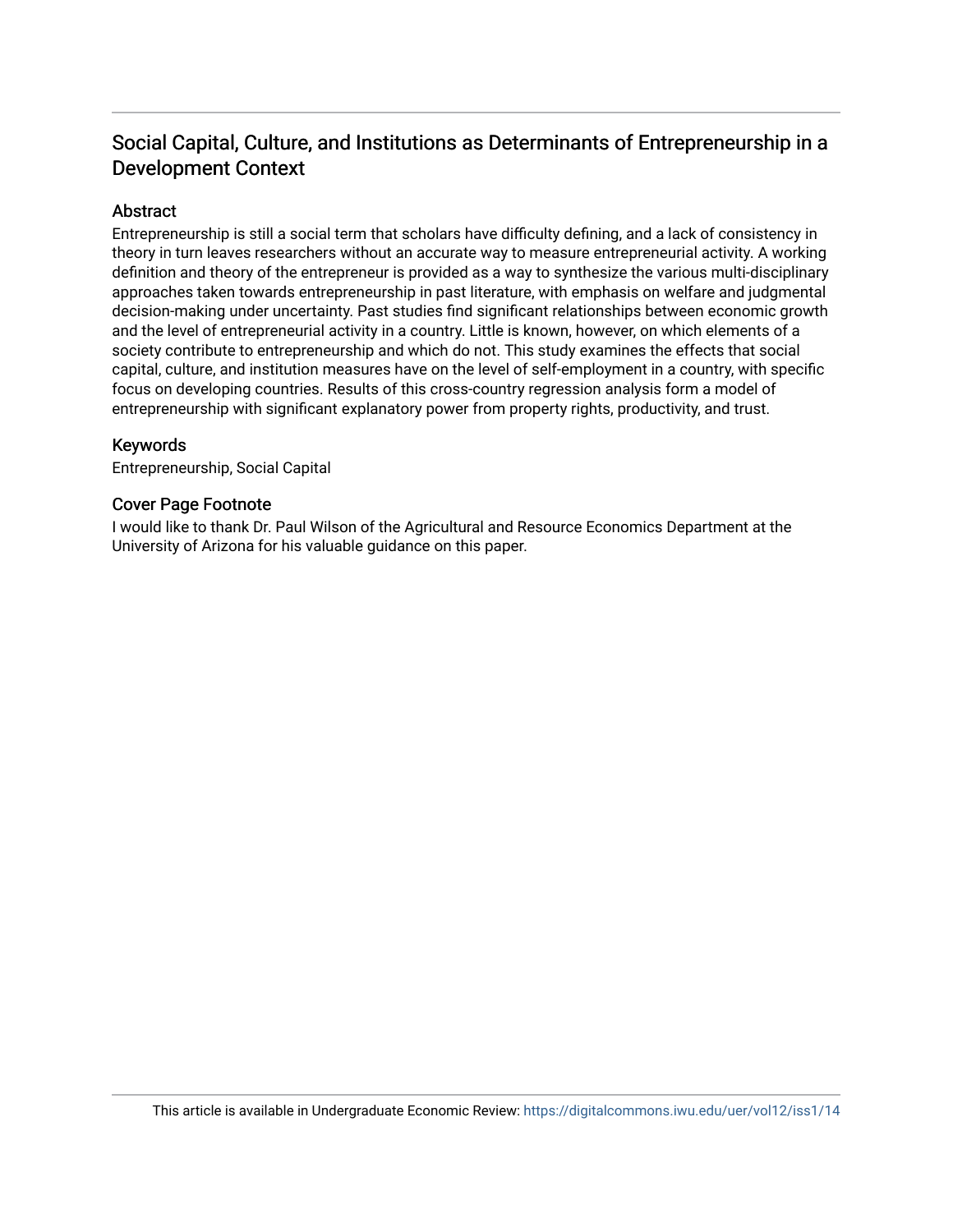# **Introduction**

Entrepreneurship in a development economics context has been a hot topic for decades, and recent studies have shown significant relationships between entrepreneurial activity and economic performance in many countries (Wennekers et al., 2005). Much less interest, however, has been expressed in what exactly influences entrepreneurship and how policy makers can address the entrepreneurial dynamics within a country. Difficulties in trying to measure the complex nature of the entrepreneur is one potential deterrent for this type of research, and it may suggest that one single measurement cannot capture the elusive essence of an entrepreneur. The purpose of this paper is to test the hypothesis that elements of culture, social capital, and institutions have an influence on entrepreneurship, as measured by self-employment.

While we know over a billion people in developing nations own their own farm or business, and possibly both, we do not know how this number changes or what causes it to vary across countries (Banerjee and Duflo, 2012). This study presents a comprehensive, quantitative look into the determinants of entrepreneurial activity, particularly in poor countries. It simultaneously reconciles several theories of the entrepreneur to form a working definition that can be used in further studies.

The structure of the paper is as follows. Presented further in this introduction is a definition of the entrepreneur. A review of relevant literature, with a focus on proposed determinants of entrepreneurship, follows in the next section. Methodologies and results for a cross-country regression analysis of several likely explanatory variables of entrepreneurship are then discussed, after which a model of entrepreneurship is posited. Suggestions for further research and concluding remarks are then given.

# *What is an entrepreneur?*

Following the long tradition of the field, economists find themselves in disagreement over entrepreneurship. Basic neoclassical models generally assume perfect information, which "makes it impossible to analyze the role of entrepreneurs in taking decisions of a particular kind" (Casson, 1982, p. 9). After all, an entrepreneur is known for what he or she does- or how this decision making of a particular kind manifests itself. Additionally, orthodox economic models in general are more concerned with aggregate behavior and, again, do not necessarily reflect well the individual behavior of an entrepreneur. This latter point arguably does hold less relevance to this study, as this is a study into the country-level of entrepreneurial activity. While this study is primarily concerned with the country level differences in entrepreneurship, it is based on a definition that encompasses micro, meso, and macro perspectives of an entrepreneur. Modern researchers have not found consensus on entrepreneurship and how it ought to be measured either. Table 1 displays an array of definitions and measurements used in entrepreneurship research. Certain elements, such as some form combination or allocation of resources, are a theme in these studies, but little else is agreed upon.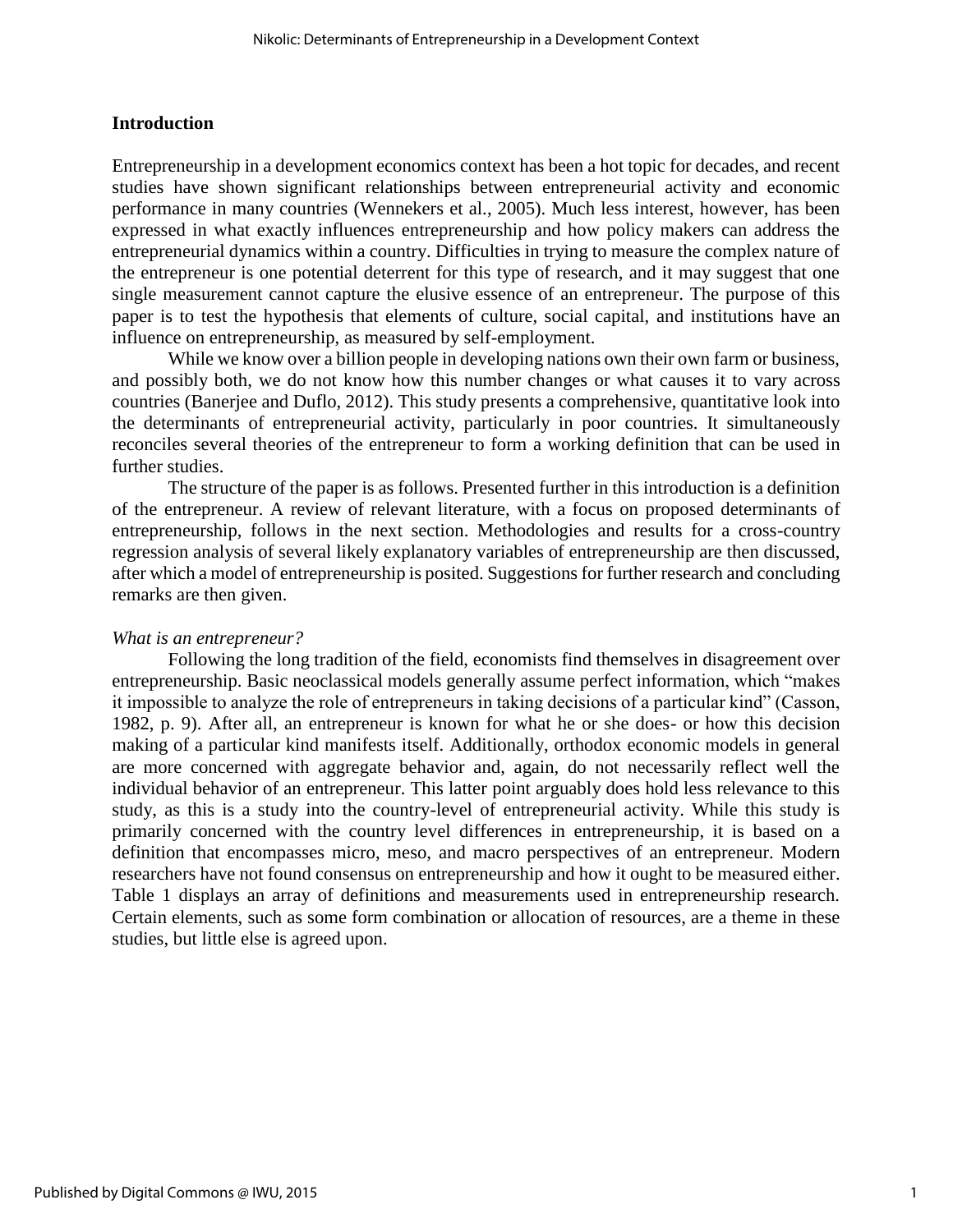| Table 1 - Select Definitions Used Throughout Entrepreneurship Research |                          |                                                                                                                                                                                                                        |  |  |  |  |
|------------------------------------------------------------------------|--------------------------|------------------------------------------------------------------------------------------------------------------------------------------------------------------------------------------------------------------------|--|--|--|--|
| Author(s)                                                              | Type                     | <b>Definition or Measurement</b>                                                                                                                                                                                       |  |  |  |  |
| Thurik,<br>Audretsch,<br>Wennekers, Verheul                            | Entrepreneurship         | Business ownership (p. 5)                                                                                                                                                                                              |  |  |  |  |
| Casson $(1982)$                                                        | Entrepreneur             | Someone who specializes in taking<br>judgmental<br>decisions<br>about<br>the<br>coordination of scarce resources (p.<br>23).                                                                                           |  |  |  |  |
| Guiso et al. (2006)                                                    | Entrepreneurship         | Self-employment (p. 35)                                                                                                                                                                                                |  |  |  |  |
| Hebert and Link (1989)                                                 | Entrepreneur             | Someone who specializes in taking<br>responsibility for<br>and<br>making<br>judgmental decisions that affect the<br>location, form, and the use of goods,<br>resources, or institutions (p. 47).                       |  |  |  |  |
| Naude (2010)                                                           | Entrepreneurship         | "Taking judgmental decisions about<br>the coordination of scarce resources"<br>(Casson, $2003$ , $p.20$ )related to<br>innovative behavior through and in the<br>creation and growth of a business firm<br>$(p. 33)$ . |  |  |  |  |
| Schumpeter (1912)                                                      | Entrepreneurship         | The carrying out of new combinations<br>(p. 75)                                                                                                                                                                        |  |  |  |  |
| Wennekers, van Stel, Thurik,<br>and Reynolds (2005)                    | Nascent<br>entrepreneurs | People actively involved in attempting<br>to start a new business (p. 294)                                                                                                                                             |  |  |  |  |

Audretsch et al. (2001) reference multiple definitions of an entrepreneur and Hebert and Link (1989) list 12 concepts of entrepreneurship used throughout entrepreneurship research, highlighting the disparate nature of this multi-faceted subject.

The type of definition proposed in this study is a functional definition. It describes what an entrepreneur does. Yet an entrepreneur can serve many functions, and the context in which entrepreneurship is measured is important. Entrepreneurs can be coordinators, market-makers, and innovators, often of varying importance across fields of study. The purpose of the following definition is to integrate these various perspectives into a cohesive understanding of the entrepreneur.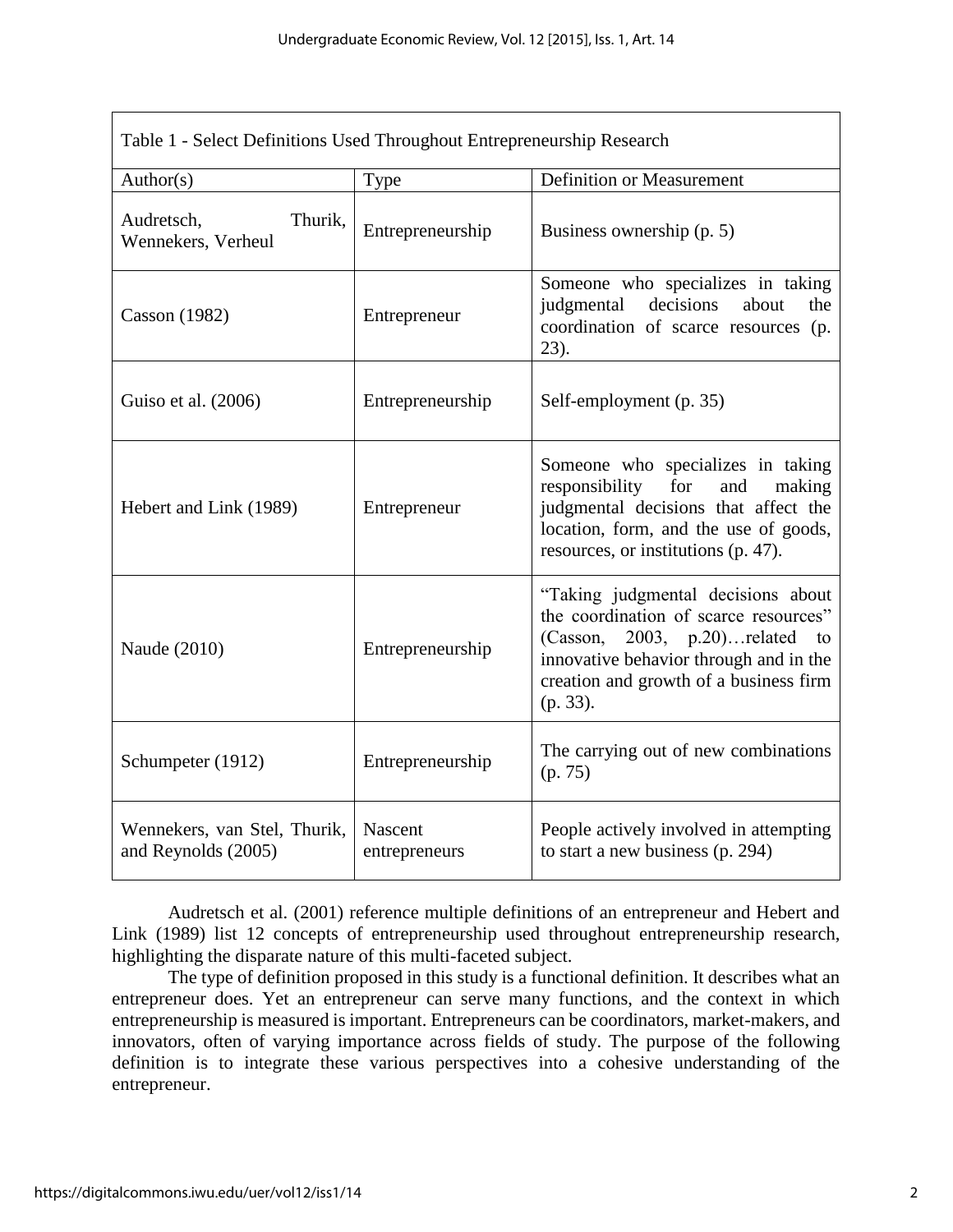An entrepreneur makes judgmental decisions on the allocation or reallocation of scarce resources under a high degree of uncertainty and does so through the use of a business model to achieve a net welfare gain. In the larger context of proposed theories, this definition follows closely to those presented in Casson (1982) and Naude (2010). Casson (1982) focuses on behavior judgment and coordination are key elements of his view. Naude (2010) points out the use of a business model in the coordination of resources to be a distinguishing characteristic. What this definition does not do is remove ambiguity on measurement. How exactly the various elements of this definition can be measured is an ongoing debate.

*Makes judgmental decisions…* Entrepreneurs make decisions of a certain kind. They are distinguished by their responses to new information, uncertainty, and scarcity. Casson (1982) describes an entrepreneur as an active planner- someone who invests heavily in decision-making, which is where the entrepreneur's advantage lays. By being responsive to new information one can "question the efficiency of the existing plan" (p. 28) and seek improvements.

*On the allocation or reallocation of scarce resources…*Coordination can be as straightforward as computing an output from a function. Entrepreneurs are distinguished by their non-obvious coordination and unique strategic behavior. For Casson (1982) what makes the essence of the theory of an entrepreneur is the contrast with the non-entrepreneur. Entrepreneurs come up with better ways to coordinate or use resources, which must mean that non-entrepreneurs are in some way inefficient, unaware, or wrong. As long as better allocations of resources exist and can be acted upon, entrepreneurs have a transformative role in society. The way in which entrepreneurs manage this is through the use of scarce resources, whether owned by them or not.

*Under a high degree of uncertainty…* This is a recognition to popular notions of entrepreneurs creating *new* allocations of resources, or doing something never been done before. A store owner investing in new products, a farm owner trying a new crop for the season, and anyone starting any new business with a goal of meeting an unmet need are all examples of entrepreneurial behavior. An interesting confound comes into play here: two same actions taken can be different in uncertainty depending on the society in which each occur. Measures of culture and social capital therefore play an important role in determining uncertainty. In a more trustworthy country, for example, an owner of a business, especially one transacting on credit, is operating under less uncertainty than a business owner in a less trustworthy country. Consider another confounding scenario: self-employment could possibly be often chosen out of necessity, i.e. when there are no better labor alternatives. This could be considered less risky, because those choosing self-employment are not foregoing any alternative revenue. While owning a business in the former scenario would likely be considered entrepreneurial by the vast majority of researchers, the latter garners much more skepticism.

Perhaps what matters most here is context. It still matters what kind of business is run, how decisions are made, how resources are allocated, and how demands are met. Past studies point to a generalization for those in the latter scenario- they own small, low-impact businesses with no interest in creating *new* allocations of resources. They do what works, which oftentimes means replicating others, such as operating a fruit stand on crowded streets in the same way everyone else is. There are, of course, exceptions: businesses that find huge success and grow considerably. Banerjee and Duflo (2012) tell the story of Xu Aihua, a Chinese woman who began teaching other young women how to sew garments. Her returns were large enough after eight years to allow her to invest over 100 times as much as she started with, and her business became a huge success. Is Xu Aihua entrepreneurial and the fruit vendor not? Some clarity is given in the discussion on net welfare gain below, but what this determination comes down to is where on the 'certainty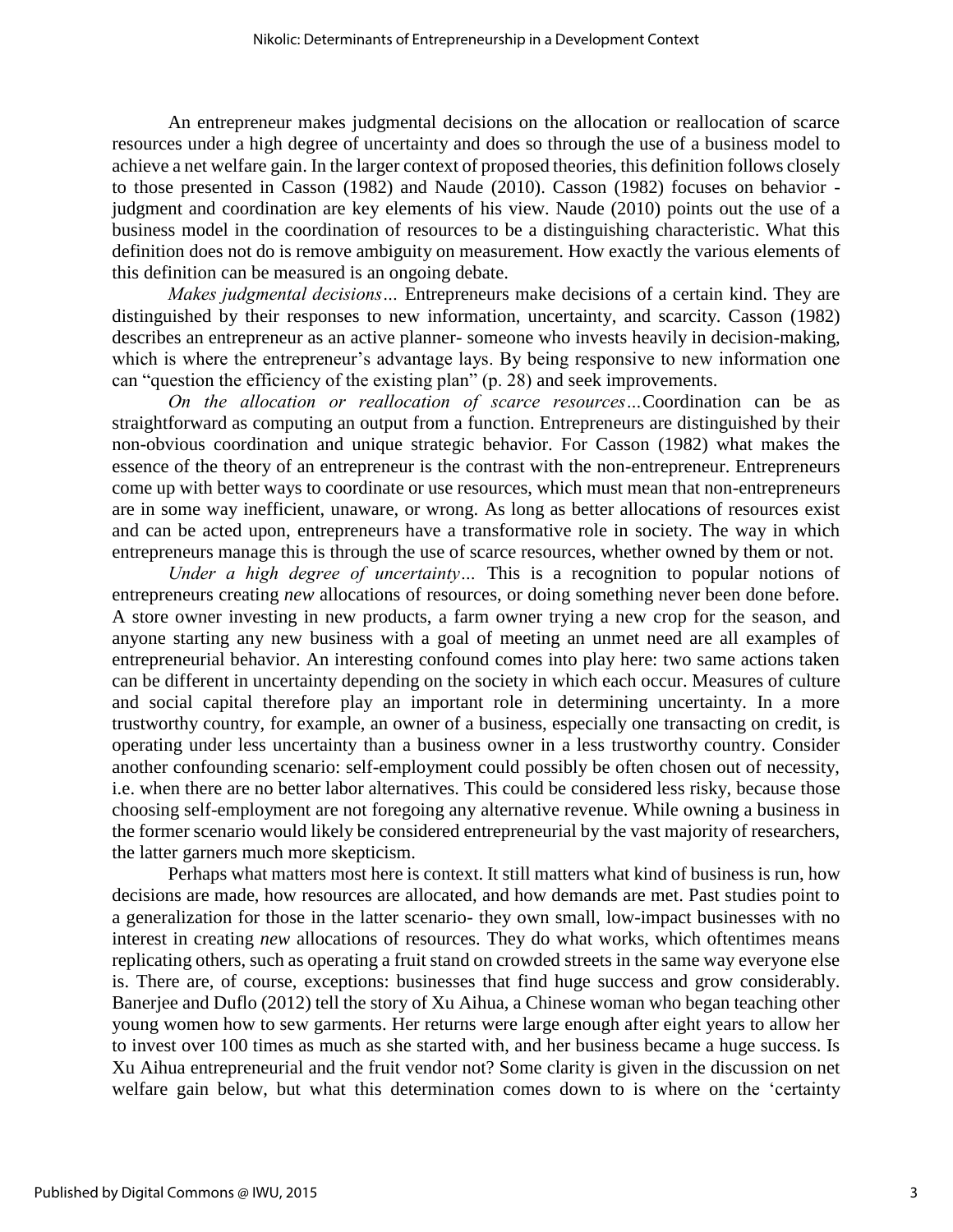spectrum' the researcher wants to designate as the cutoff. The argument here is not that some arbitrary amount of uncertainty is the breaking point between entrepreneurial and not, but that the relevant attribute for this distinction is, in part, operating under uncertainty.

*And does so through the use of a business model…* A particular advantage of making this distinction is the possibility to measure it. Registering a business leaves a paper trail, opening the door for data to be collected. Recent literature points out a considerable aspect of the economy, especially in developing countries, takes place in the informal realm where this registration measure can only be roughly measured in its current state. One way of incorporating the informal sector into an accurate measure of business registration can be through some *informal multiplier* or error condition.

This element of the definition also serves to distinguish entrepreneurs from other similar innovators. To clarify, entrepreneurship and innovation are not synonymous. Rather, entrepreneurship is one of many variations of innovation. A microbiologist could come up with, say, a way for apoptosis to occur in the vicinity of cancer cells, but unless the scientist can commercialize and offer the process to buyers the scientist is not an entrepreneur. This discovery has all the other elements of entrepreneurship, but without the use of a business model the distinction should be withheld. The next person who comes along, the one to hire the microbiologist and to manufacture the remedy, is the entrepreneur.

*To achieve a net welfare gain…* Entrepreneurs take into account both supply-side resources and capabilities as well as demand-side needs and preferences, whether realized or unrealized. An entrepreneur uses her judgmental decision-making, or innovative capacity, creativity, insight, etc., in order to meet an unmet need in society and to benefit from it, not to enter an already nearperfectly competitive market like the fruit vendor from the example above. Entering existing markets can be entrepreneurial, but only if net welfare increases. In the fruit vendor example the new entrant, under the assumption she actually operates in the same way as everyone else, makes no significant impact on the market dynamics and no change in surplus occurs. She does not expand the market or change the allocation of the resources within it to improve welfare. Where it was unclear how to distinguish an entrepreneur from a non-entrepreneur using only a measure of uncertainty, the difference between achieving net welfare gains and not is revealing.

There are several components of society that stand out in the context of this theory. The ability for a nation to ease the process of starting, operating, and owning a business increases the incentive to be an entrepreneur. Additionally, a society's ability to limit the riskiness of transactions and other business negotiations should increase the amount of people willing to be entrepreneurial, while improvements in education should increase the amount of people able to be entrepreneurial. Property rights are also important to the theory: they determine how quickly resources can be allocated and which resources are allowed to be used. Most importantly, property rights incentivize entrepreneurship- when an individual clearly owns her business, she also clearly owns the gains from that business or any other resource.

Whether entering a new market, expanding an existing market, or establishing one, entrepreneurs constitute a type of human capital often characterized by innovative ability. Entrepreneurship is the mechanism or process through which this type of human capital facilitates gains in society. Relevant literature expands on this connection between gains in society and entrepreneurship, and it also provides a contextual understanding of the impacts culture, social capital, and institutions can have on the level of entrepreneurship.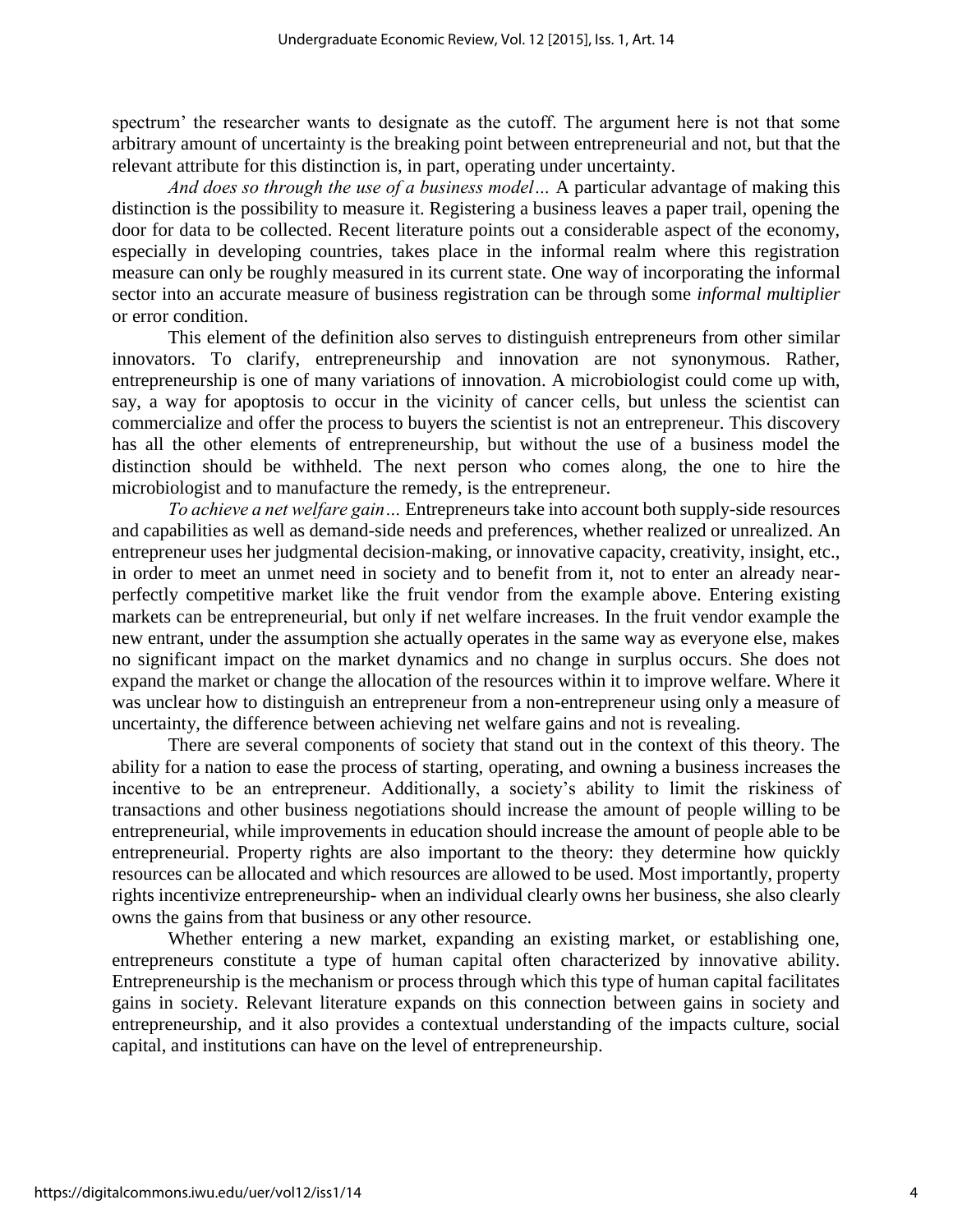# **Literature Review**

The impact of entrepreneurship has been a critical focus on economic growth literature in recent years, and several studies suggest a significant relationship between entrepreneurial activity and economic growth (Guiso, Sapienza, and Zingales, 2006; Naude, 2009; Wennekers et al., 2005), while some also argue that entrepreneurship may not hold economic importance even with its high relevance (Naude, 2010). Additionally, culture and institutions have been shown, and are regularly acknowledged, to have an impact on economic performance in both emerging and developed countries (Acemoglu, Johnson, and Robinson, 2001; Acemoglu and Robinson, 2012; Guiso et al., 2006; Keefer and Knack, 1995; Knack and Zak, 2001; Mohan and Tebaldi, 2009). This review of relevant literature will move through relationships found between these topics: entrepreneurial activity, economic development, and social capital.

# *Entrepreneurship and Economic Growth*

Wennekers et al. (2005) find the relationship between development and entrepreneurship to be critical. The transition for a country from poor to developed is described in three stages: factor-driven to investment-driven to innovation-driven, the last stage being a virtuous "knowledge economy" (p. 295). 'Driven' in this context means a sufficient condition for growth. When poor countries grow it is because of their resources and its allocation, when developing countries grow, it is because of industry, and when rich countries grow, it is because innovation feeds innovation. Assuming there actually is a virtuous cycle of innovation, and assuming no decreasing marginal returns to innovation, one could conclude that entrepreneurs can flourish in advanced nations where they are the driving force for Pareto improvements and be of little use in poor nations.

Wennekers et al. (2005) revise this reasoning through their findings of a U-shaped relationship between economic development and entrepreneurship, suggesting a natural rate of entrepreneurship throughout the economic development spectrum, or at least through OECD countries. In other words, Wennekers et al. (2005) find high entrepreneurial activity, measured as the level of new business ownership, at both ends of the economic spectrum, measured as both per capita income and innovative capacity, and low activity in the middle (p. 293). What matters for policy makers, therefore, is only the extent to which entrepreneurial dynamics differ from the natural rate. Naude (2010) describes this entrepreneurial activity at the low end of the spectrum largely as "replicative entrepreneurship" (p. 36), whose main function is to provide an additional labor option for the poor. He argues that entrepreneurship researchers ought to exclude this type from study, as it does not exhibit the qualities often attributed to entrepreneurs such as high innovative capacity and high risk tolerance. The process by which this type of faux entrepreneur is to be identified, however, is not made clear.

Naude (2010) continues by stating "radical innovations are not essential in poor economies to move the production and technology frontier outwards" (p. 36), which supports the idea that emerging nations are in a factor-driven stage. Naude's (2010) argument defends the view that entrepreneurship is not a binding constraint on growth in developing countries, meaning countries with low entrepreneurial activity can potentially grow just as robustly as countries with high entrepreneurial activity, and that policy makers in developing countries should therefore focus on actual constraints to growth, such as market failures and lack of coordination (p. 35). The author's equivocation of 'radical innovations' to entrepreneurship is a limited acknowledgement of what an entrepreneur does. While it is agreed that entrepreneurs attempt to push improvements in society, there is no reason to restrict it to the frontier.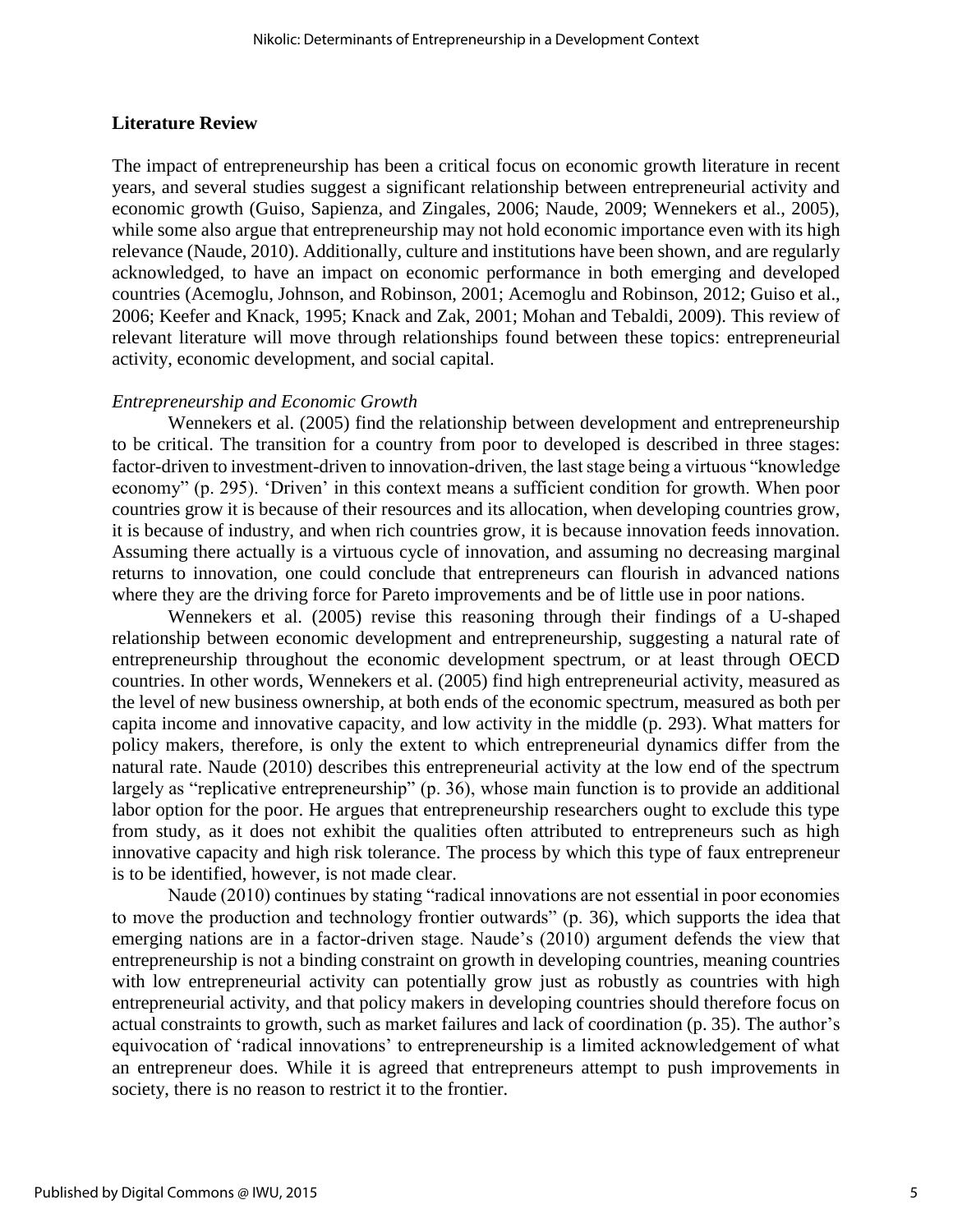#### *Social Capital*

Guiso, Sapienza, and Zingales (2006) find trust to have a significant impact on the level of self-employment, a proxy for entrepreneurship, in a country. The theoretical explanation is that entrepreneurs are exposed more often than other professionals to incomplete or informal contracts, where trust and trustworthiness play a pivotal role. Trust is also found to have significant impact on economic growth (Knack and Zak, 2001). When trust is lower, social distances are larger and wages for investors are lower (p. 317). In comparison, Bjørnskov (2006) provides a non-exhaustive list of determinants of trust. Trust falls at higher levels of income inequality (social distance) but increases at higher levels of Catholic and Muslim populations in the country. Former communist countries are less trusting and countries with a monarchy are more trusting than others. The problem of endogeneity appears clearly in the discourse on trust, as Knack and Zak (2001) claim trust creates larger social distances and Bjørnskov (2006) finds evidence for the reverse effect.

Institutions matter, and the type of institution enforcing rights and verifying contracts impacts GDP per capita significantly. An institution, used in this context, exists when an entity, i.e. government, has the ability to govern and create policies. For those countries that were colonies of another power at some point, it greatly mattered which power colonized you and in which way, much more so than other contributing factors (Acemoglu, Johnson, and Robinson, 2001). "The reason why African countries are poorer is not due to cultural or geographic factors, but mostly accounted for by the existence of worse institutions in Africa" (p. 1387). In a similar study, Keefer and Knack (1995) propose through their data that worse property rights means a lower steady state of income and a slower convergence. However, the relevance of these findings to the level of entrepreneurship in the country is not entirely clear. If incomes from salaried government jobs, for example, decrease, then an ambiguous effect on entrepreneurship takes place-

- More people may switch to self-employment to try to find higher income, increasing the supply of entrepreneurs.
- With lower wages the government could afford to offer more jobs, which are seen as prestigious positions due to the income security it can provide. This effect would decrease the supply of entrepreneurs.

#### *Proposed Determinants*

The existence of impactful studies on the relationship between social capital, entrepreneurship, and economic growth should theoretically create demand for research on what contributes to the level of entrepreneurship in developing countries. The fact that there have been no comprehensive studies on these factors may be a reflection of Naude's (2010) point that "entrepreneurship is not what matters most for development" (p. 34). However, the conclusion Naude (2010) comes to does not necessarily follow: entrepreneurship can have an economically significant relationship with development without being what matters most.

These important studies have created demand to a certain degree but only in a disjointed way. Guiso et al. (2006) do find trust to be an important factor for self-employment, but the study may be marred by measurement errors as both Bjørnskov (2006) and Guiso et al. (2006) stress endogeneity in their methodologies and yet come to opposite conclusions with similar data, suggesting that this factor needs further examining.

The size of the informal sector is proposed as a determinant of the level of entrepreneurship in developing countries. Bennett (2009) points to research that finds nearly 40% of GDP in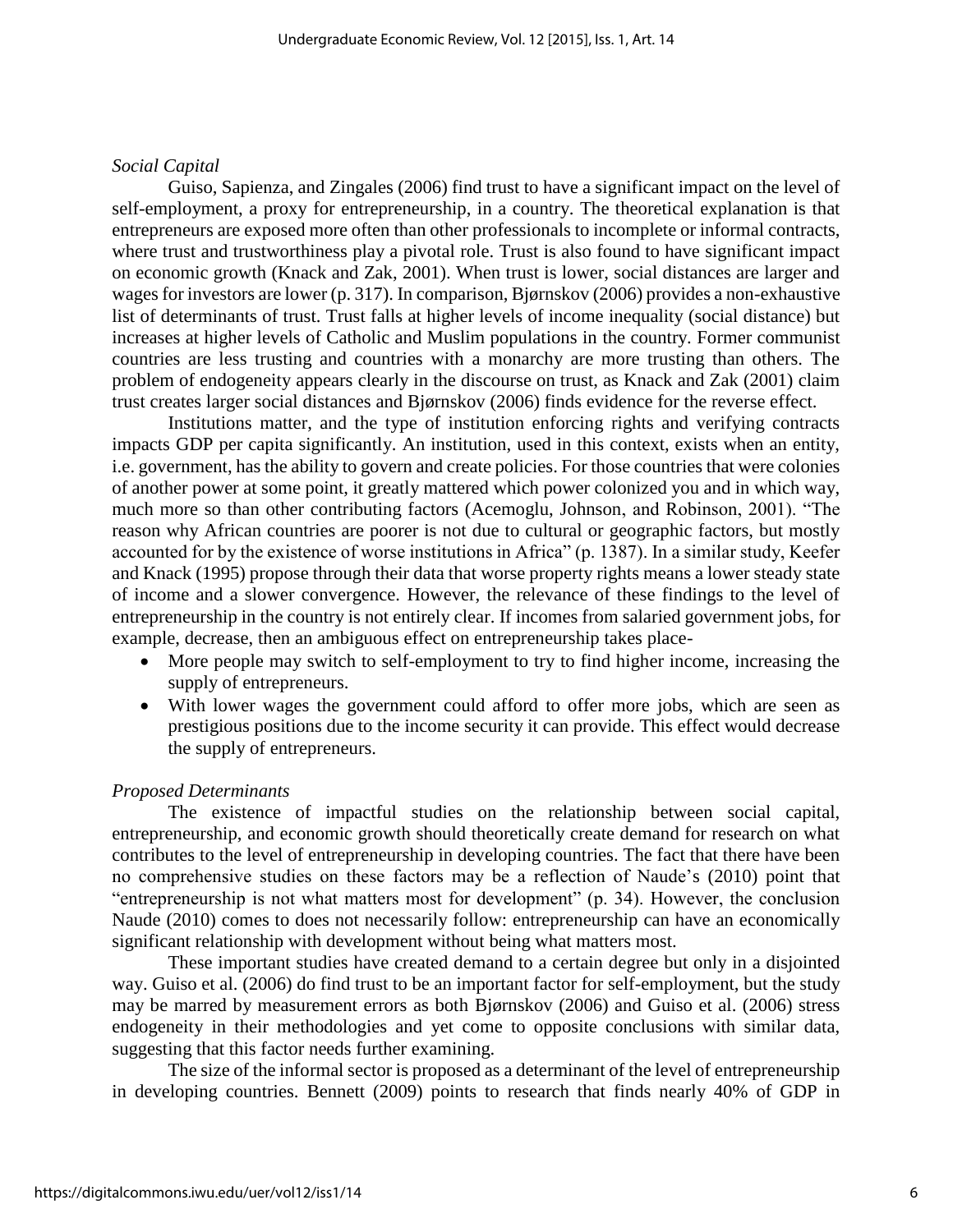developing countries is created through informal business. The informal sector, in theory, helps entrepreneurs absorb risk- it can serve as a "stepping stone" into formal business (p.54). Additionally, the informal sector can serve as a form of social security, where a business owner who has an unsuccessful venture in the formal sector can find success in the informal one. However, this latter role was not found to be significant. The author draws attention to the idea that tradeoffs exist between operating in the two different sectors. Firms in the informal sector likely have lower labor costs because they do not abide by social benefit or minimum wage requirements, but they are limited in scale in fear of attracting the attention of the law. Formal firms see productivity benefits through contract enforcement, the protection of the law, and production scale but have higher costs in taxes and labor. Additionally, the author offers possible determinants of becoming an entrepreneur: cost of labor, cost of capital, and expected profitability.

Acemoglu and Robinson (2012) focus on institutions and rights to explain cross-country differences in entrepreneurial activity. "The broad distribution of political rights in the United States…ensured that those with ideas and inventions could benefit from them" (p. 36). This points specifically to the ability to patent and secure intellectual property rights in a country as important for entrepreneurs. What augments this are the right of the people not to be cheated by government officials, the effectiveness of government policies, and the quality of the rule of law to secure the rights necessary to support entrepreneurs.

Through two micro-grant programs for small business owners, one in Sri Lanka and one in Mexico, Banerjee and Duflo (2012) find that, although business owners are making high returns off of the investments provided through the program, the businesses do not substantially grow. The authors explain their results as a lack of motivation in the owners to grow their young firms the owners will remain poor with the gains from the investment, and reinvesting into the business will either mean more work to simply remain in the same social stratus or higher fixed costs from expansion. This could suggest profitability as a determinant of entrepreneurship as well, but in a much different way than Bennett (2009). In Bennett's model, the only two options at any one time is owning a business in the informal sector or owning a business in the formal sector. Banerjee and Duflo (2012) consider whether an individual even wants to be self-employed. This introduces the idea of a constrained set of labor options- an individual may want, for example, to become a government nurse and work for a salary, but this type of job is characteristically unavailable to the majority of the poor with little education. Born out of necessity, entrepreneurship is often one of the few choices for income.

An important dichotomy is found when comparing this relevant literature. Banerjee and Duflo's (2012) definition of entrepreneurship greatly differs from Naude's (2010). Many of the business owners in Banerjee and Duflo's (2012) programs are replicative, low-impact entrepreneurs. Naude (2010) would not describe these individuals as true entrepreneurs, yet they were counted as such by Banerjee and Duflo's (2012). The discourse on entrepreneurship in development economics is often mired by disagreement on the definition of an entrepreneur and how it ought to be measured. To expand the explanatory power of entrepreneurship research, a working, panoptic definition needs to be incorporated into future studies, and that is why the basis of one is proposed in this paper.

The goal of this paper is not only to begin the search for the factors that contribute to the level of entrepreneurship in the poorest countries, but to reconcile the wide range of directions that many authors before me have taken regarding entrepreneurship and the role it plays in an economy. Several elements of a society believed to affect entrepreneurs, both from the literature and from the theory, are discussed and tested next.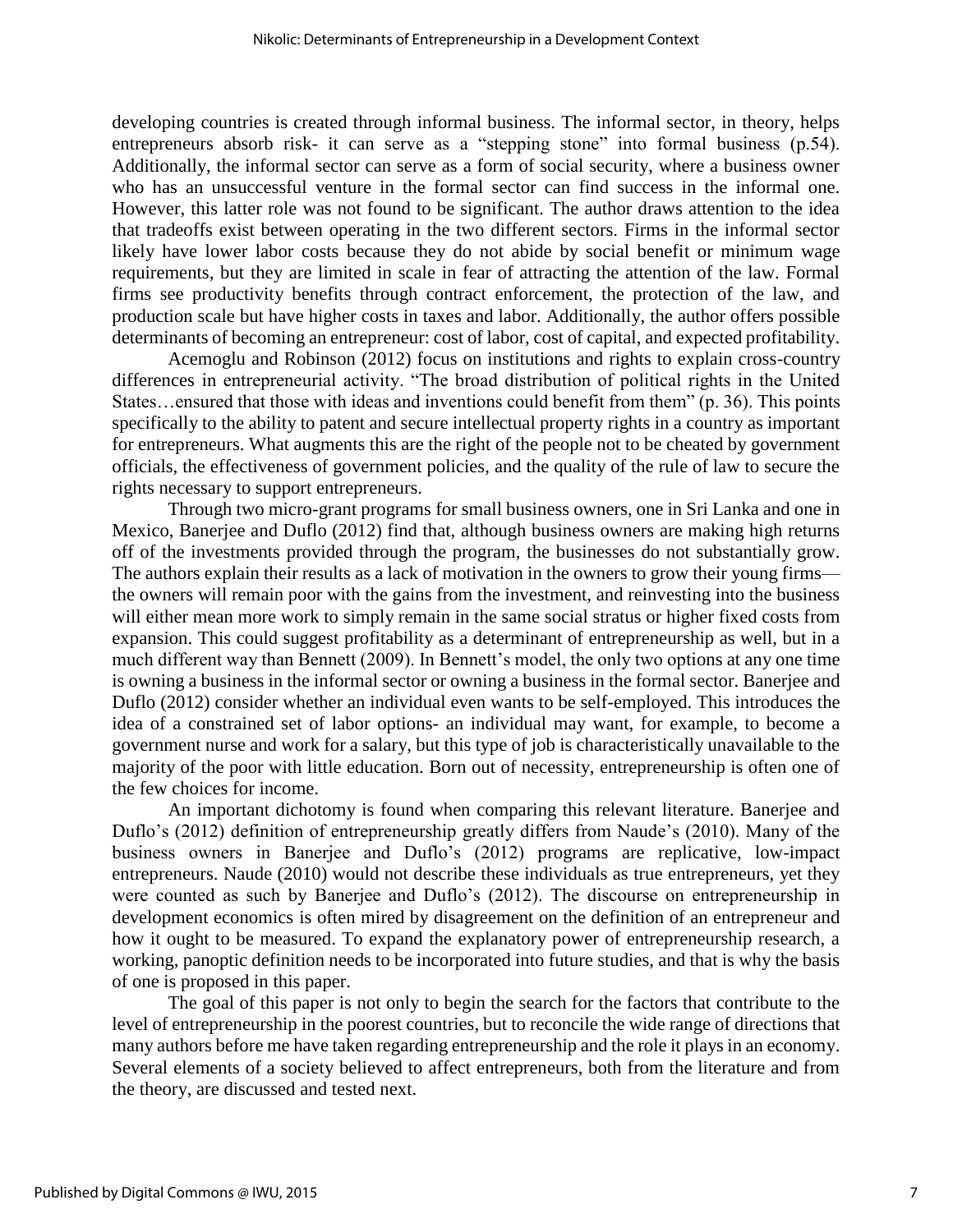#### **Methodologies**

The hypothesis being tested through this regression analysis is that certain elements of culture, social capital, and institutions have significant relationships with, and predictive power of, entrepreneurship across countries. Expressed as a model, the hypothesis is:

Entrepreneurship =  $6_0 + 6_1$ (Culture) +  $6_2$ (Social Capital) +  $6_3$ (Institutions) + C

With such a broad contextual reach and a multitude of ways this hypothesis can be formed, the test conducted herein is generally exploratory. The variables used in the initial tests include self-employment, trust, property rights, freedom to trade, number of procedures to start a business, time to comply with taxes, employment rigidity, language fractionalization, colonial power, and literacy, and the proxies used for each are explained next. Since independent variables are categorized along similar attributes, the first step in this analysis is to control for collinearity. Then, a regression is done for three different data sets. Robustness of the results is finally tested, with a rule of law measure and an additional fractionalization variable added to the largest data set.

# *Dependent Variable*

The variable used to measure entrepreneurship is self-employment rate (SE). A selfemployed worker has a job where the remuneration is directly dependent upon the profits derived from the goods and services produced. The most recent data (2005-2014) is used from the World Bank's World Development Indicators data set. The established business ownership rate and, the more popular, business start-up rate were also options; however, both have glaring downfalls when it comes to measuring entrepreneurship.

To reemphasize, what is trying to be measured in the dependent variable is entrepreneurial activity. A debate exists on which type of macro-level quantitative measurement can capture this. A recent trend has been to use a measure of nascent entrepreneurship, or a business start-up rate (Wennekers et al., 2005). Using a start-up rate is meant to test the dynamic view of entrepreneurship, i.e. how the number of entrepreneurs is changing. The assumption when taking a dynamic view is that the entirety of entrepreneurial activity takes place at the start of a business. The reciprocal assumption is made if only established businesses are considered. Entrepreneurs are not entrepreneurial only once, however. Oftentimes, expanding a business takes as much innovation as starting out. The current study assumes that at least a considerable portion of entrepreneurial activity takes place in both established businesses and start-ups. Therefore, both are included in the representative variable for entrepreneurship.

Businesses are not inherently entrepreneurial. An owner of a business doing something she has never done before, however, is entrepreneurial. For example, an experienced farmer choosing to grow a new crop at the risk of foregone wages from other reliable crops captures the essence of entrepreneurship. This holds only when a business creates net welfare gain, and one potential proxy for that is continued economic success. A successful owner is staying in business because she is creating value for her customers in a profitable way. The established business ownership rate, because it only counts businesses that are at least 42 months old, can reflect this outcome more accurately than a start-up rate or even a self-employment measure of all businesses. A startup business may not be meeting this requisite of net welfare gain, or it may be but only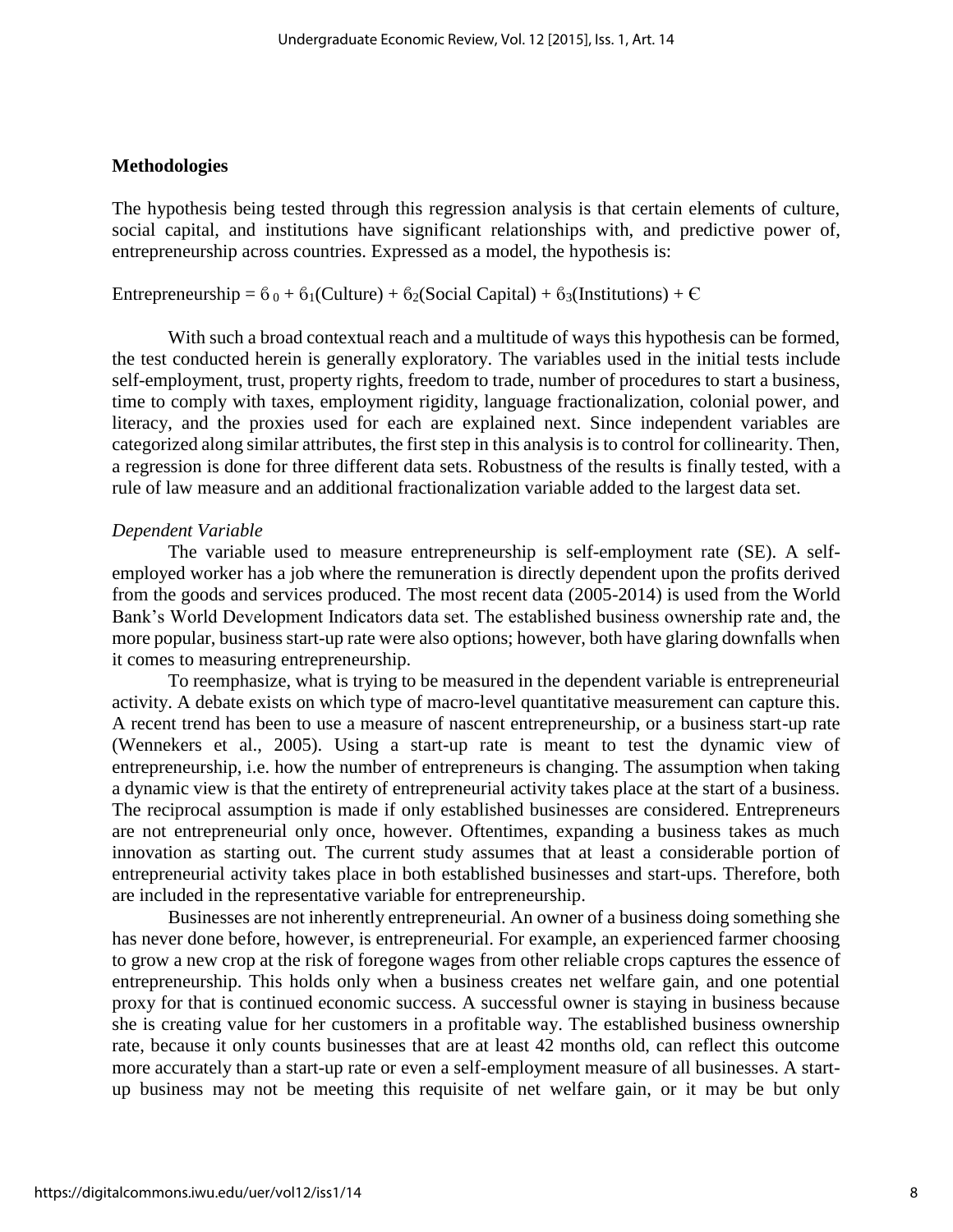momentarily and not in the long run. The use of a precursor like economic success helps identify this requisite of net welfare gain. However, the tradeoff from using the established business ownership rate, which is leaving out all start-up entrepreneurs for more accurate identification of net welfare gain, is not favored in this study.

A trait jumps out of all three of these measures- it is not quite clear what all of them are actually capturing. It is important to understand what the distribution of entrepreneurs and nonentrepreneurs looks like for start-ups and how it changes as businesses become more established. Are the vast majority of start-ups replicative and less so for older businesses? Implications vary for different distributions. In a uniform, or even a normal, distribution across all ages of businesses, the self-employment rate will most accurately detect entrepreneurship. In more skewed distributions, one or the other between start-up rate and established business ownership rate would be better if the skew is extreme enough. To repeat, this study assumes at least a considerable portion of entrepreneurial activity takes place in both established businesses and start-ups, rejecting the probability of extreme skews.

#### *Explanatory Variables*

#### **Institutions**

When it comes to institutional proxies, attention is brought to the importance of capacity and autonomy of government, as opposed to outcomes of government (Fukuyama, 2013). Appropriate levels of capacity and autonomy, the argument goes, will dictate the quality of law, control of corruption, and levels of civil justice. Unavailability of data persists here, as it often does when collecting data on developing countries, as a problem for accurately capturing factors. Regardless, outcomes, such as how well property rights are secured, how low tariffs and tax rates are, and how well countries compare on indices of rule of law, are useful for studying entrepreneurship. An entrepreneur's advantage lies in how she responds to information and how she plans, and much of the relevant information that entrepreneurs devise their plans from comes from institutional outcomes.

The IEF property rights index is used to measure the ability to accumulate wealth under the security of fully enforced laws. This data comes from Heritage Foundation's 2015 Index of Economic Freedom. A higher property rights index score is expected to create higher incentives for self-employment, where employees will be more able to legitimately start their own businesses. In order to account for the ease of starting and doing business, the number of procedures to start a business (PSB), as well as the time to comply with taxes (TCT), are also measured. PSB is measured by count, and TCT is measured by hours. Both are obtained from the World Bank's Doing Business data 2014. As PSB increases, it is expected that self-employment decreases, and as TCT increases it should be made easier to entrepreneurs to operate. An additional concern in doing business is the ease of hiring and firing workers. An employment rigidity index (ERI) is used as well, and it is obtained from the World Bank's Doing Business data as well. The higher ERI is the more difficult it is to hire and fire employees, making it tougher for start-ups to find success. Finally, the EFW freedom to trade internationally index is used. This index measures taxes on international trade, regulatory trade barriers, international capital market controls, etc. It is expected that freedom to trade internationally has an indirect influence to many self-employed in developing countries. Business owners in export-heavy industries, such as agriculture, likely benefit from better trade agreements by selling to exporters. The data comes from Fraser Institute's Economic Freedom of the World 2013 data set.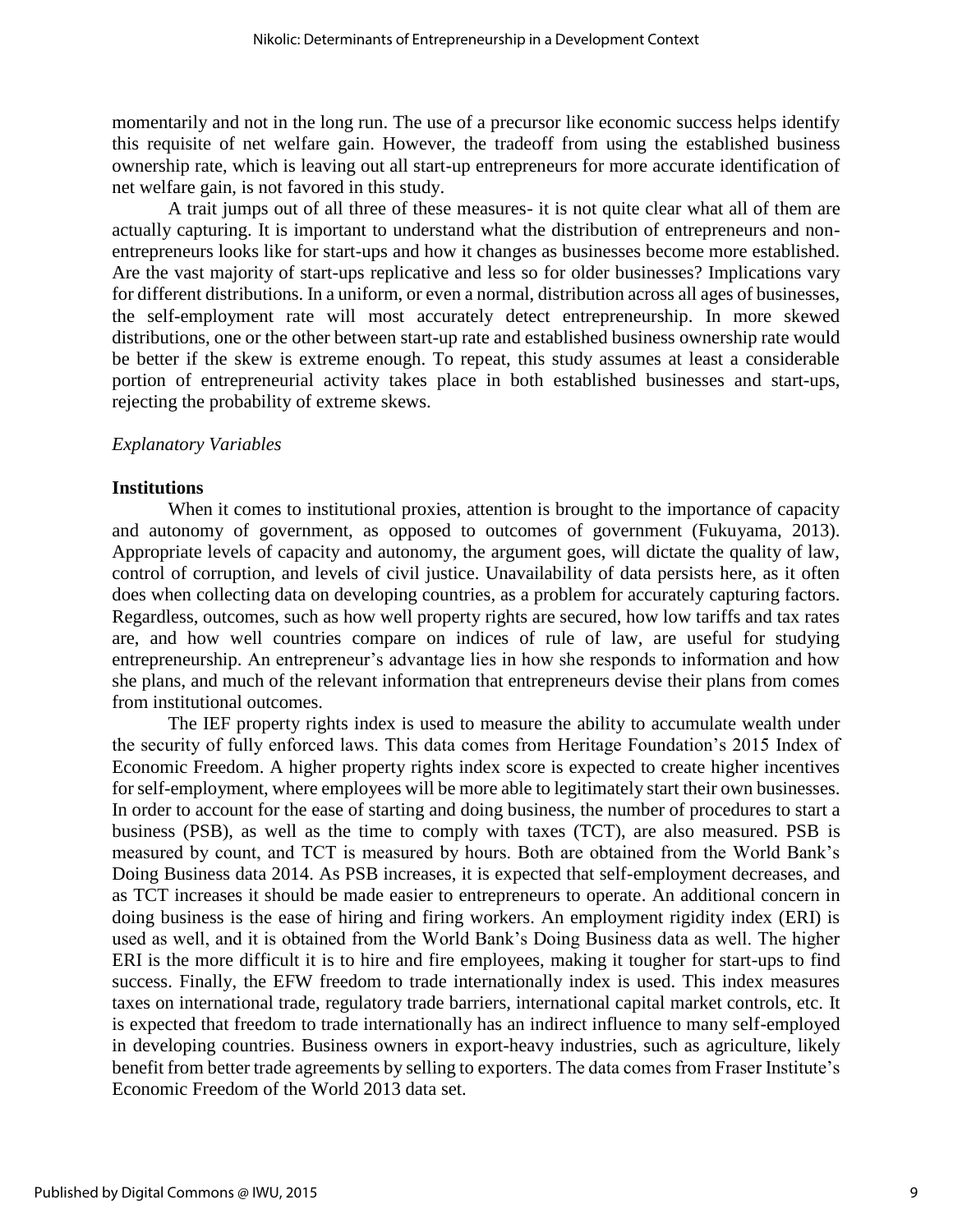#### **Social Capital and Culture**

One social capital variable explored is trust. The theoretical reasoning is that entrepreneurs are more likely than other professionals to be exposed to informal agreements and contracts, so cultures with higher trust should have more entrepreneurial activity. As for the trust proxy, the relevant trust to entrepreneurial behavior is generalized trust, meaning trust in individuals with no specific prior information (Bjørnskov, 2006). Individualized trust, which is trust in friends and family, plays a smaller role in the lifespan of an entrepreneurial business, but it does likely have a critical role when an entrepreneur is looking for loans and other capital to start a business with. The World Values Survey provides a quantifiable measure of generalized trust in the form of a survey question. Participants across all participating nations and municipalities were asked "Generally speaking, would you say that most people can be trusted or that you need to be very careful in dealing with people?" The trust variable is the percentage of responses of "Most people can be trusted", and the data comes from Wave 6 (2010-2014) of the World Values Survey.

Another social capital variable is fractionalization. Fractionalization is how diverse a population is, and the type in this test is based on language. The higher the value of fractionalization, the more diverse the population is. It is expected that more diverse societies have a more difficult time promoting entrepreneurship, as language and other cultural barriers may prohibit some business transactions. However, a diverse population could also introduce uncommon consumer needs, such as translation and mediating services. The fractionalization data comes from the 2001 Encyclopedia Britainica.

Colonial power, as discussed by Acemoglu, Johnson, and Robinson (2001), has longlasting implications for a nation. It is used as a measure of culture here, in the belief that colonial powers helped shape world-view in a society, but it is interchangeable with institution. This study highlights British colonies apart from the rest, because French and Spanish colonies can be grouped together as Napoleonic colonists. A dummy variable is assigned to all former colonies of Britain at a value of one. For every other nation, a value of zero is assigned.

Literacy rate, obtained from the 2014 UNESCO literacy data set and supplemented by the CIA World Factbook, is used primarily as a control for educational competency, which could be viewed as either a culture or institutional measure. Literacy's close correlation to productivity, however, could confound this measurement (OECD, PIAAC).

### **Results**

Table 2 reports correlations for all independent variables in the first test, which includes all of the variables discussed above. Two correlations, between trust and property rights (IEF) and property rights (IEF) and freedom to trade internationally (EFW) are problematically high. Surprisingly, high correlations are seen both within categories as well as across categories. These high correlations, 0.69 and 0.67, respectively, limit the ability to determine the relative contribution of either variable.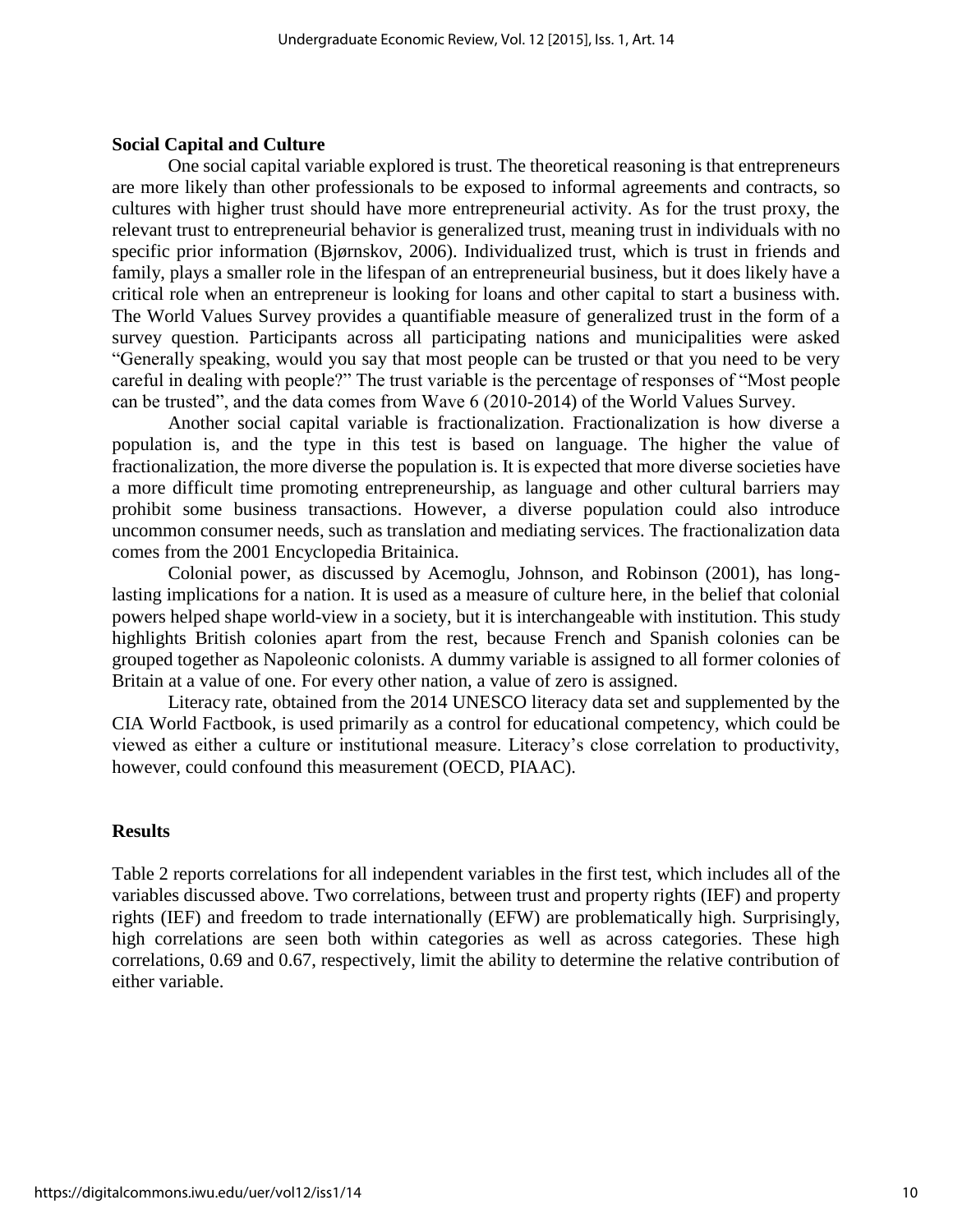|                | Trust        | <b>IEF</b>     | <b>PSB</b> | <b>TCT</b> | ERI                                    | <b>EFW</b> | LanguageBritain |              | LR           |
|----------------|--------------|----------------|------------|------------|----------------------------------------|------------|-----------------|--------------|--------------|
| <b>Trust</b>   | $\mathbf{1}$ |                |            |            |                                        |            |                 |              |              |
| <b>IEF</b>     | $0.69**$     | $\mathbf{1}$   |            |            |                                        |            |                 |              |              |
| <b>PSB</b>     | $-0.38**$    | $-0.52**1$     |            |            |                                        |            |                 |              |              |
| <b>TCT</b>     | $-0.31*$     | $-0.25$        | $0.35**$ 1 |            |                                        |            |                 |              |              |
| ERI            | $-0.35**$    | $-0.52**0.27$  |            | 0.24       | $\overline{1}$                         |            |                 |              |              |
| <b>EFW</b>     | $0.40**$     |                |            |            | $0.67**$ $-0.50**$ $-0.19$ $-0.42**$ 1 |            |                 |              |              |
| Language       | $-0.04$      | $-0.07$        | 0.02       |            | $-0.22 - 0.06$                         | 0.07       | $\mathbf{1}$    |              |              |
| <b>Britain</b> | $0.32*$      | 0.16           | $-0.19$    | $-0.21$    | $-0.58**$                              | 0.09       | $0.35**$        | $\mathbf{1}$ |              |
| LR             | 0.22         | $0.39** -0.28$ |            |            | $-0.11 - 0.26$                         | $0.55**$   | $-0.23$         | $-0.26$      | $\mathbf{1}$ |

Table 2 – Test 1 Correlations for Social Capital, Culture, and Institution Variables (n=33)

# $*$  $*$ p < .05,  $*$ p<.10

Test 1 includes these variables, but Test 2 removes the IEF property rights index. Test 3, in contrast, removes the trust variable. Trust measures are not collected for nearly as many countries as all the other variables used, so removing trust may exhume significance in other variables. The number of observations in this first two tests is 33, and there are 68 in the third. With over double the observation count, Test 3 is predicted to have a higher adjusted r square than Tests 1 and 2.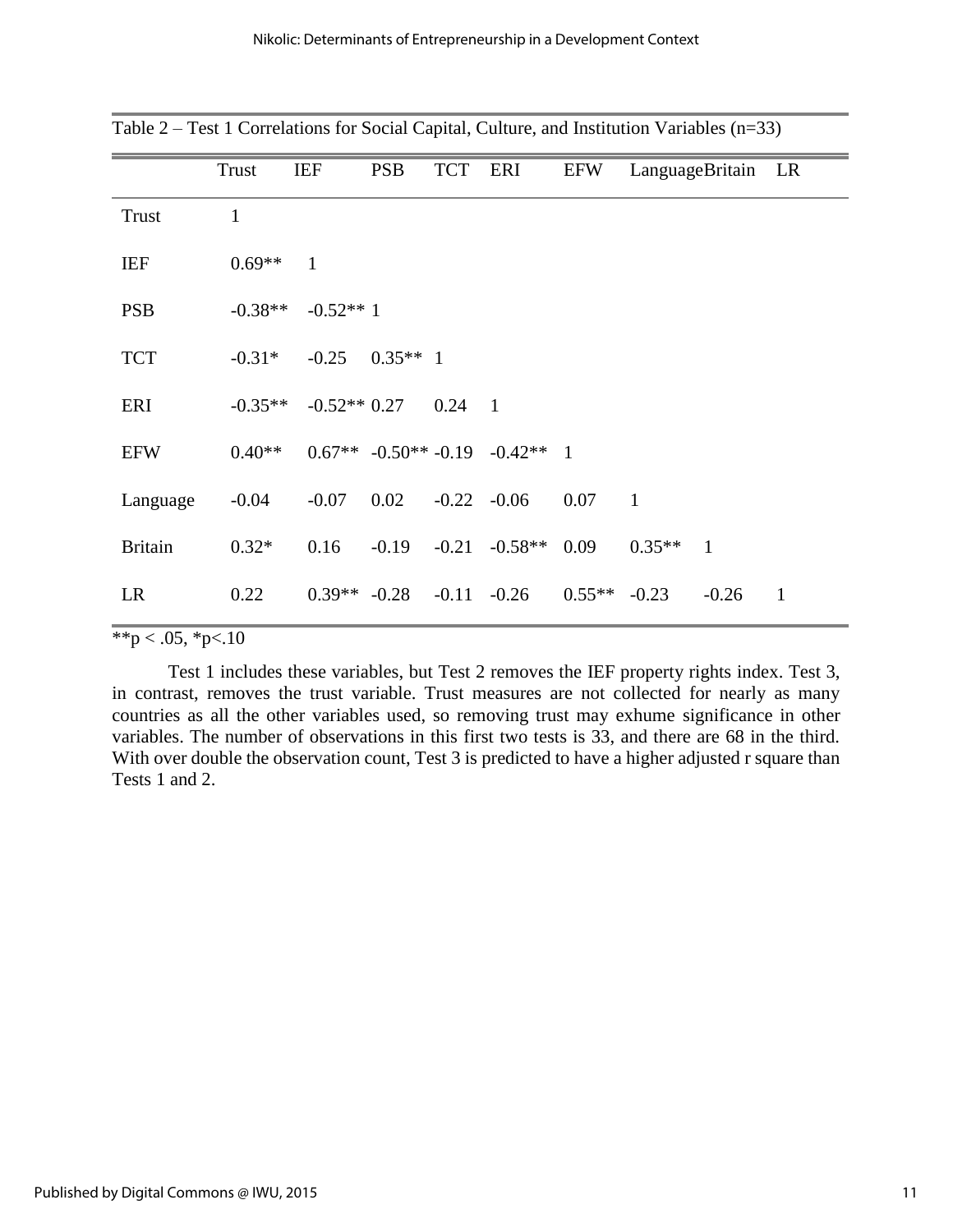|                | Trust     | <b>PSB</b>      | <b>TCT</b> | ERI           | <b>EFW</b> | Language Britain |                | LR |
|----------------|-----------|-----------------|------------|---------------|------------|------------------|----------------|----|
| Trust          | 1         |                 |            |               |            |                  |                |    |
| <b>PSB</b>     | $-0.38**$ | -1              |            |               |            |                  |                |    |
| <b>TCT</b>     | $-0.32*$  | $0.35**1$       |            |               |            |                  |                |    |
| ERI            | $-0.35*$  | 0.27            | 0.24       | $\mathbf{1}$  |            |                  |                |    |
| <b>EFW</b>     | $0.40**$  | $-0.50** -0.19$ |            | $-0.42**1$    |            |                  |                |    |
| Language       | $-0.04$   | 0.02            | $-0.22$    | $-0.06$       | 0.07       | $\overline{1}$   |                |    |
| <b>Britain</b> | $0.32*$   | $-0.19$         | $-0.21$    | $-0.58**0.09$ |            | $0.35**$         | $\overline{1}$ |    |
| <b>LR</b>      | 0.22      | $-0.28$         | $-0.11$    | $-0.26$       | $0.55**$   | $-0.23$          | $-0.26$        | 1  |

Table 3 – Test 2 (removes IEF) Correlations for Social Capital, Culture, and Institution Variables (n=33)

\*\*p < .05, \*p < .10

Table 4 – Test 3 (removes Trust) Correlations for Social Capital, Culture, and Institution Variables (n=68)

|                | <b>IEF</b> | <b>PSB</b>     | <b>TCT</b>               | ERI            | <b>EFW</b> |                  | Language Britain LR |
|----------------|------------|----------------|--------------------------|----------------|------------|------------------|---------------------|
| <b>IEF</b>     | 1          |                |                          |                |            |                  |                     |
| <b>PSB</b>     | $-0.54**$  | $\overline{1}$ |                          |                |            |                  |                     |
| <b>TCT</b>     | $-0.36**$  | $0.41**$ 1     |                          |                |            |                  |                     |
| ERI            | $-0.43**$  | $0.23*$        | 0.19                     | $\blacksquare$ |            |                  |                     |
| <b>EFW</b>     | $0.62**$   |                | $-0.45**-0.25**-0.47**1$ |                |            |                  |                     |
| Language       | $-0.14$    | 0.13           | $-0.15$                  | $-0.06$        | $-0.05$    | $\overline{1}$   |                     |
| <b>Britain</b> | 0.14       | $-0.07$        | $-0.18$                  | $-0.55**0.08$  |            | $0.32**$         | $\overline{1}$      |
| LR             | $0.33**$   | $-0.20$        | $-0.09$                  | $-0.18$        |            | $0.51** -0.32**$ | $-0.24*$ 1          |

 $*$ <sub>\*</sub> $p$  < .05, \*p<.10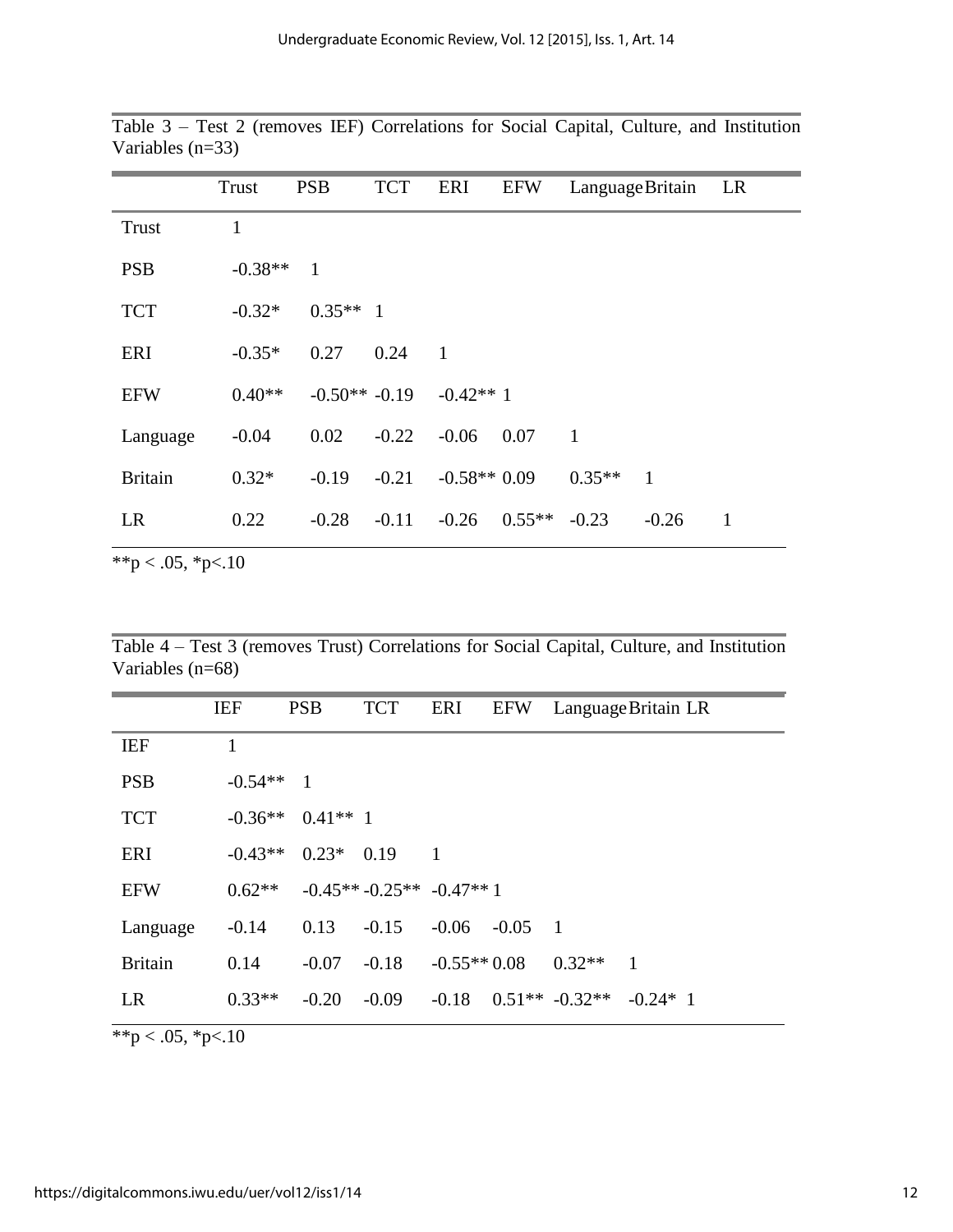Although the correlation between IEF and EFW remains high (0.62) in Test 3 after the increase in observation count, it falls by 0.05. Most variables remain relatively consistent between the first two tests and the third, and variables that share a category tend to be more highly correlated.

Next, an ordinary least squares regression is taken for each test, the results of which are reported in Table 5. As expected, Test 3 has more predictive power of self-employment than either of the first two tests with its higher adjusted r square, while not adding more variables.

| Variable                                            | Test 1                | Test 2<br>(IEF removed) | Test 3<br>(Trust removed) |
|-----------------------------------------------------|-----------------------|-------------------------|---------------------------|
| Intercept                                           | 120.952**             | 102.337**               | 148.665**                 |
|                                                     | (44.29)               | (47.464)                | (22.605)                  |
| <b>Trust</b>                                        | $-0.100$<br>(0.22)    | $-0.419**$<br>(0.189)   |                           |
| <b>IEF</b> Property rights index                    | $-0.467**$<br>(0.199) |                         | $-0.412**$<br>(0.083)     |
| Procedures to start a business                      | 0.165                 | 0.690                   | 0.737                     |
|                                                     | (0.851)               | (0.894)                 | (0.509)                   |
| Time to comply with taxes                           | $-0.001$              | $-0.003$                | $-0.001$                  |
|                                                     | (0.006)               | (0.007)                 | (0.005)                   |
| Employment rigidity index                           | $-0.066$              | 0.169                   | $-0.105$                  |
|                                                     | (0.232)               | (0.228)                 | (0.121)                   |
| Freedom to trade internationally                    | 8.629*                | 4.640                   | 4.299*                    |
|                                                     | (4.250)               | (4.245)                 | (2.269)                   |
| Language fractionalization                          | 17.002                | 17.471                  | 8.074                     |
|                                                     | (10.905)              | (11.877)                | (6.655)                   |
| Colonial power dummy<br>-Britain 1<br>-All others 0 | $-4.201$<br>(8.564)   | 2.479<br>(8.795)        | $-1.295$<br>(4.587)       |
| Literacy rate                                       | $-1.346**$            | $-1.194**$              | $-1.372**$                |
|                                                     | (0.395)               | (0.424)                 | (0.203)                   |
| N observations                                      | 33                    | 33                      | 68                        |
| Adjusted $R^2$                                      | 0.539                 | 0.453                   | 0.669                     |
| $\boldsymbol{F}$                                    | $5.151**$             | 4.307**                 | 17.917***                 |

Table 5: Ordinary Least Squares Regression Estimating Effects of Culture, Social Capital, and Institutions on Self-employment

 $*$  $*$  $p$  < .05,  $*$  $p$  < .10. Standard errors in parentheses.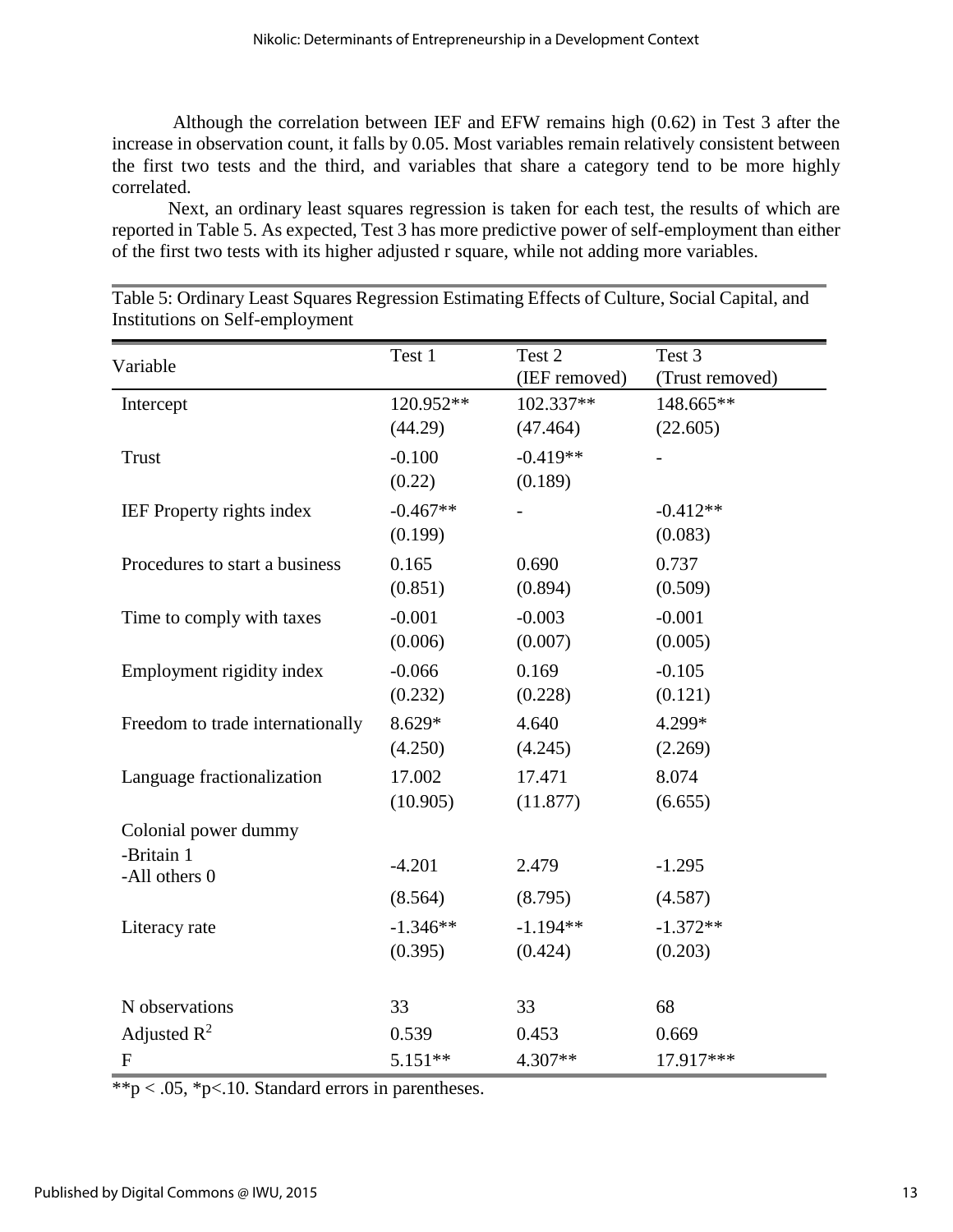Interestingly, in the test in which the other was removed, the property rights index and trust variable turn out significant. In Test 1 where both are included, only the property rights index between the two is significant. In all three tests, literacy rate is significantly related to selfemployment; however, literacy's high correlation with productivity most likely means there are multiple effects being recorded through this one variable, the relative significance of each unsure. When GDP per capita was included in these data sets to separate productivity, its correlation coefficient with most other variables was too high and could not be used. In Tests 1 and 2, freedom to trade internationally is also significant, but only at the 0.10 level.

A ten point increase in the property rights index would mean a drop in self-employment by approximately four percent aggregated over all observed countries. A theoretical explanation for this negative relationship is that property rights matters more for large enterprises than for those that are self-employed. Large and mid-sized firms are more incentivized to grow and hire more workers when property rights are more secure, turning the potential self-employed into salaried workers and wage laborers instead. So in an overall labor force for a country, the model predicts a higher share of employees than employers when property rights are improved. A more straightforward explanation may involve a government's ability to tax more efficiently with increases in the security of property rights. Better property rights could mean that an individual's belongings, business, or other capital are easier to identify and tax, a substantive cost of being registered in the formal sector. The negative coefficient could suggest that those who would be entrepreneurs in the formal sector choose instead to be entrepreneurs in the informal sector, which the self-employment measure does not capture, thereby evading some costs of formal business.



Figure 1 – Plot of property rights index scores on self-employment with a fitted line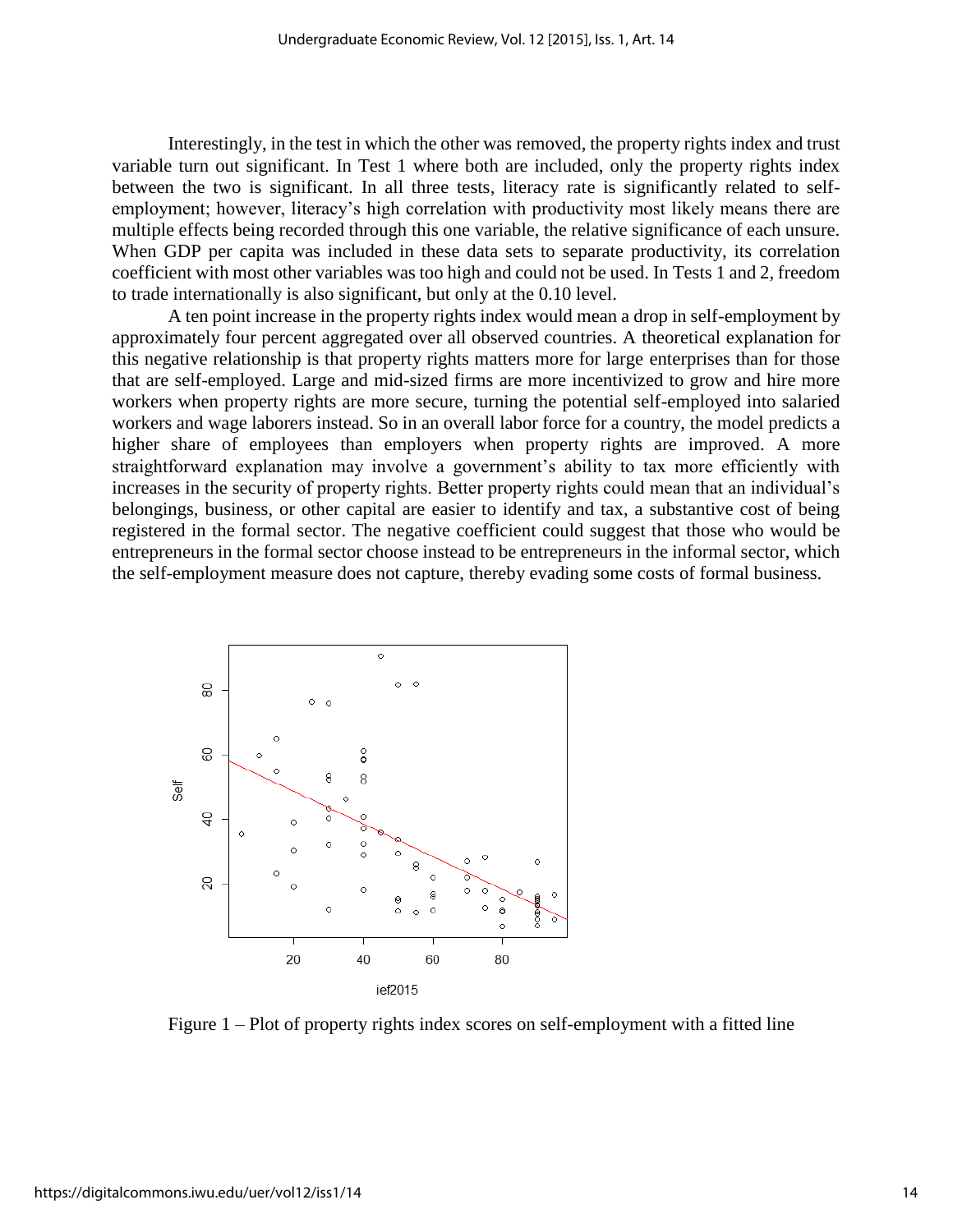Trust has a similar effect, where a ten percent increase in generalized trust predicts a four percent decrease in self-employment. The same interpretation can be made as well here. What is beneficial for both corporations and entrepreneurs likely has a larger impact on an economy through its effect on corporations. Trust theoretically makes investment less risky and less costly, and what appears through this test is that the net effect is that large and mid-sized businesses are able to grow and hire employees at a higher rate than the self-employed can grow their businesses with increases in trust.

Freedom to trade internationally comes out as the only significant positive coefficient of self-employment. A one point increase on this index predicts, according to Test 3, more than a four percent increase in self-employment. As many of the self-employed do own their own farms or work in some way producing commodities, the connection between freedom to trade and entrepreneurship can be seen in commodities markets where exporters, entrepreneurial or not, are able to operate more effectively at higher scores of freedom to trade, benefitting those producing the commodities.

# **Concluding Remarks and Suggestions**

Entrepreneurship is still a social term that scholars have difficulty defining, and a lack of consistency in theory in turn leaves researchers without an accurate way to measure entrepreneurial activity. A working definition and theory of the entrepreneur has been provided as a way to synthesize the various multi-disciplinary approaches taken towards entrepreneurship in past literature, with emphasis on welfare and judgmental decision-making under uncertainty. One distinct advantage from this definition has been the ability to compare different macro-level measures of entrepreneurship. Net welfare gain becomes an important determinant for entrepreneurship, a factor often missed by popular entrepreneurship proxies like business start-up rate and, partially, by self-employment rate. Tradeoffs were highlighted between potential macrolevel proxies, all of which are shown to be imperfect.

The results of the regression model does not allow for the null hypothesis to be rejected in full, which is no surprise in a relatively exploratory study. However, significance is found in multiple variables in several different data sets. Both property rights, measured by the IEF property rights index, and trust, measured by the World Values Survey, are found to have statistically significant negative relationships with self-employment. On the other hand, freedom to trade internationally, measured by the EFW index, and literacy rate, obtained from UNESCO, have significant positive relationships with self-employment. Further research is required to determine whether the literacy variable is capturing educational competency, productivity, or both. Controlling for productivity could provide clarity in this measure as well as many others. Recalling the findings of Wennekers et al.'s (2005) study, although only start-up firms were counted in that test, changes in per capita income likely have critical effects on self-employment and ought to be included in future studies as its own factor. Additionally, the effect informal sectors have on entrepreneurs needs more clarification. One connection could be seen through property rights, where more secure property rights encourage informal entrepreneurship. Indirect measures of the informal sector, such as through this effect with property rights and self-employment, can prove useful in future studies.

References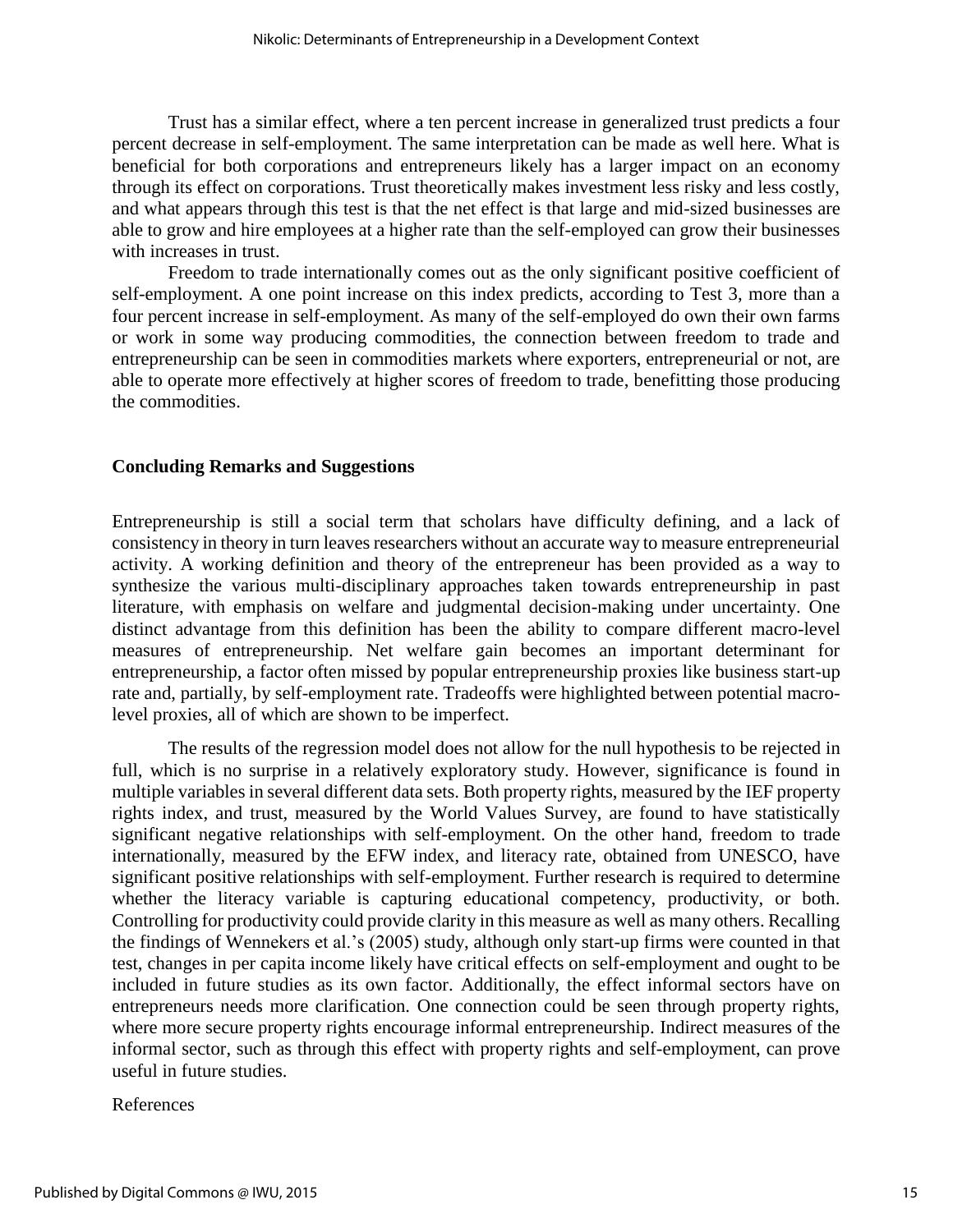- Acemoglu, D., Johnson, S., & Robinson, J. (2001). The colonial origins of comparative development: an empirical investigation. *The American Economic Review, 91*(5), 1369- 1401.
- Acemoglu, D., Robinson, J. (2012). *Why nations fail*. New York: Crown Business.
- Audretsch, D., Thurik, R., Wennekers, S., Verheul, I. (2001). An eclectic theory of entrepreneurship: policies, institutions, and culture. *Tinbergen Institute Discussion Papers*. 01-030/3, 1-48.
- Banerjee, A., Duflo, E. (2012). Reluctant entrepreneurs. In *Poor Economics* (pp. 205-234). New York: PublicAffairs.
- Bennett, J. (2009). Informal firms in developing countries: entrepreneurial stepping stone or consolation prize? *Small Business Economics, 34*, 53-63. doi:10.1007/s11187-009-9194- 6.
- Bjørnskov, C. (2006). Determinants of generalized trust: a cross-country comparison. *Public Choice*, 130, 1-21. doi:10.1007/s11127-006-9069-1.
- Casson, M. (1982). *The entrepreneur: an economic theory*. Totowa, N.J.: Barnes and Noble Books.
- *Encyclopedia Britainnica Book of the Year*. (2001). Encyclopædia Britannica.
- Fukuyama, F. (2013). What is governance?. *Center for Global Development*. Retrieved from [www.cgdev.org.](http://www.cgdev.org/)
- Guiso, L., Sapienza, P., Zingales, L. (2006). Does culture affect economic outcomes? *Journal of Economic Perspectives*, 20(2), 23-48.
- Gwartney, J., Hall, J., Lawson, R. (2014). 2014 Economic freedom dataset. *Economic Freedom of the World: 2014 Annual Report*. Fraser Institute.
- Hebert, R., Link, A. (1989). In search of the meaning of entrepreneurship. *Small Business Economics*, 1, 39-49.
- Schumpeter, J.A. (1912). *The theory of economic development.* (R. Opie, Trans.). Cambridge, MA: Harvard University Press.
- Keefer, P., Knack, S. (1995). Institutions and economic performance: cross-country tests using alternative institutional measures. *Economics and Politics*, 7(3), 207-227. Oxford, UK: Blackwell Publishers.
- Knack, S., Zak, P. (2001). Trust and growth. *The Economic Journal*, 111, 295-321. Oxford, UK: Blackwell Publishers.